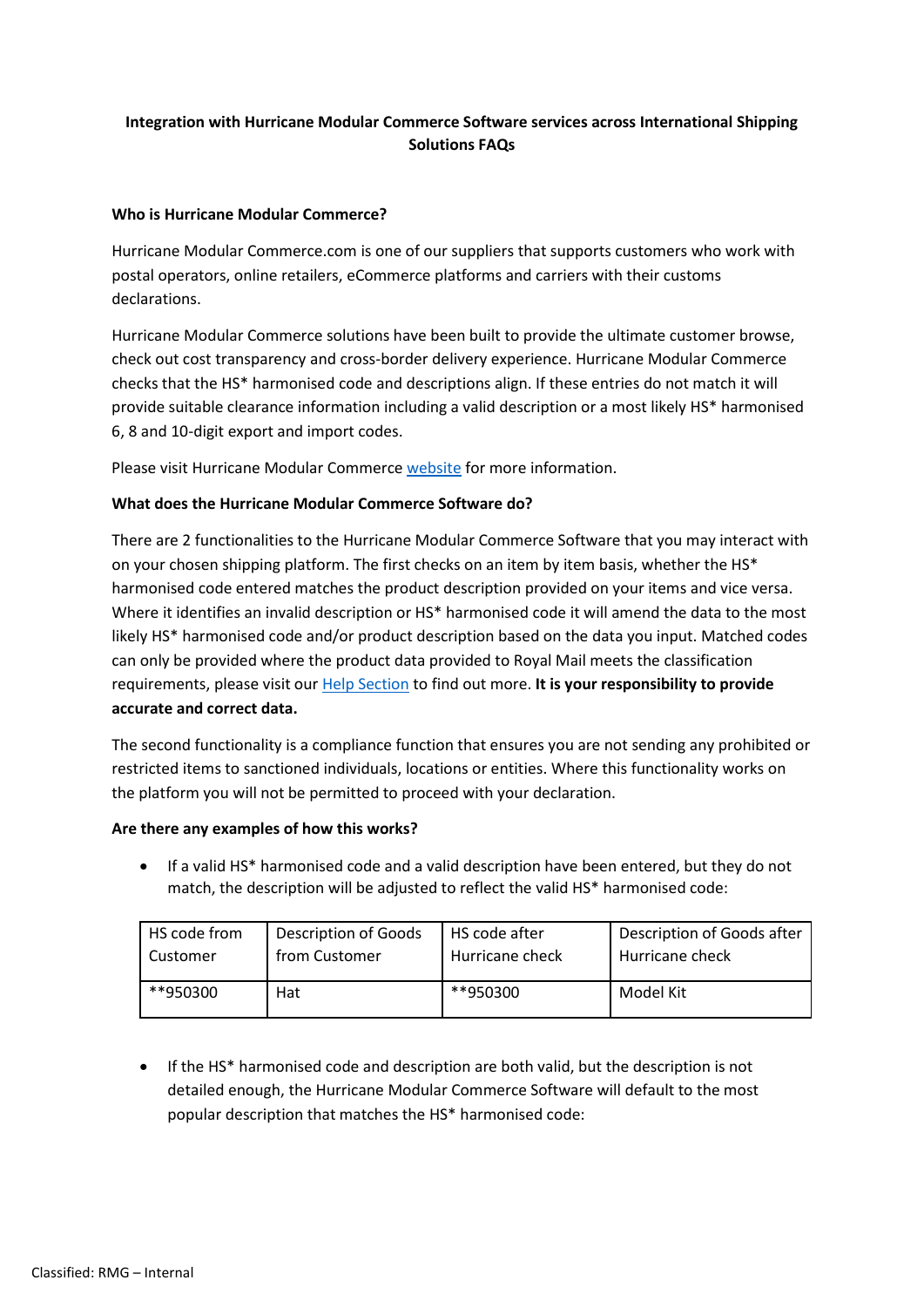| HS code from | <b>Description of Goods</b> | HS code after   | Description of Goods after |
|--------------|-----------------------------|-----------------|----------------------------|
| Customer     | from Customer               | Hurricane check | Hurricane check            |
| **950300     | Model                       | **950300        | Model Kit                  |

• If one of the HS\* harmonised code and description is not valid, the valid entry will be used to correct the invalid entry:

| HS code from | <b>Description of Goods</b> | HS code after   | Description of Goods after |
|--------------|-----------------------------|-----------------|----------------------------|
| Customer     | from Customer               | Hurricane check | Hurricane check            |
| $12 - 4 * 6$ | Model Kit                   | *950300         | Model Kit                  |

• If both are invalid, the item label will not be processed rejected:

| HS code from | <b>Description of Goods</b> | HS code after   | Description of Goods after |
|--------------|-----------------------------|-----------------|----------------------------|
| Customer     | from Customer               | Hurricane check | Hurricane check            |
| $12 - 4*6$   | Left blank or ******<br>etc | N/A             | N/A                        |

\*\*To note that 950300 is the HS code for Model Kits.

# **Why are Royal Mail making these changes?**

On the 1st January 2021 customs regulations changed followed by additional changes on the  $1<sup>st</sup>$  July 2021 to EU VAT laws. This has led to greater scrutiny being applied to items being sent internationally, and data compliance is now very important. If data is not compliant with customs regulations it will now be causing customs processing delays as well as an increased likelihood of your items being returned, surcharged or destroyed by customs authorities.

# **What are the benefits of Hurricane Modular Commerce?**

Customers currently providing the correct electronic customs data experience fewer delays, fewer returned or destroyed items, and fewer recipient complaints. To ensure our customers get these benefits, Hurricane Modular Commerce software aims to increase compliance and ensure the item description and the HS\* Harmonised system code match as closely as possible. This enables efficient customs processing and delivery of your items.

#### **What does this mean for my data?**

If you and your business are confident that you meet International shipping requirements, including the correct HS\* harmonised system codes and item descriptions, Hurricane Modular Commerce will have a minimal impact as it will just check the data you provide.